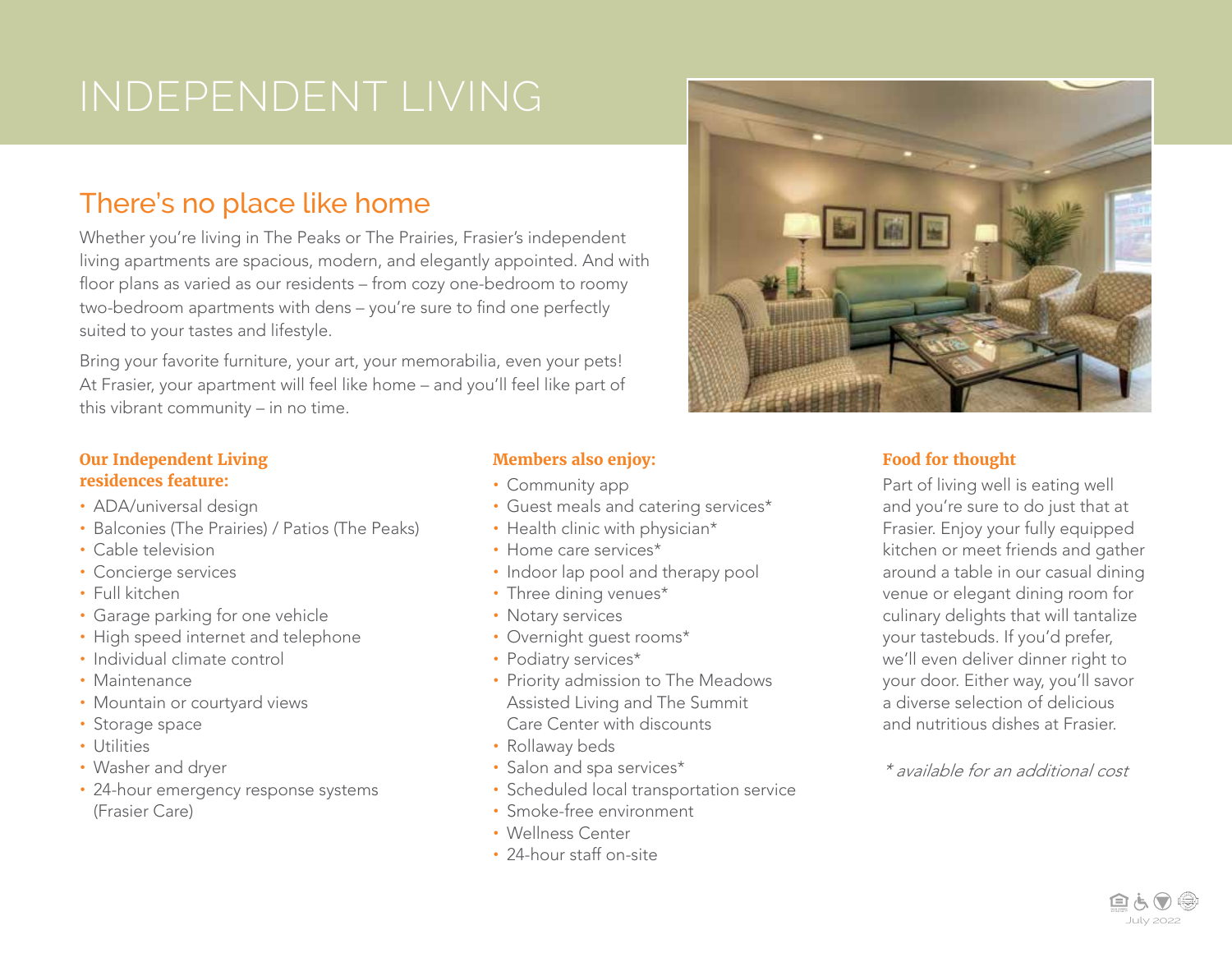## Your happiness is our priority

If you're ready to embark on a new and exciting chapter in your life, Frasier is the place to start. Inspired living comes naturally here, thanks to countless opportunities to explore new adventures and interests and a close group of vital, engaged people who share your zest for life. In fact, with a list of amenities and activities from a to z, it's clear there is always something special happening at Frasier.

#### **Activities and amenities include:**

- **•** Art studio with pottery kiln
- **•** Art gallery and exhibits
- **•** Bible study
- **•** Billiards and table tennis
- **•** Bocce ball court
- **•** Book clubs
- **•** Biking groups
- **•** Bridge clubs
- **•** Catering services for private parties
- **•** Chapel/Assembly room
- **•** Community gathering rooms
- **•** Concerts
- **•** Crafts
- **•** Cultural and social excursions
- **•** Dance classes
- **•** Discussion series
- **•** Dog area
- **•** Ecumenical workshops, services and gatherings
- **•** Educational seminars
- **•** Financial seminars
- **•** Games
- **•** Gardening
- **•** Gift shop
- **•** Hiking group
- **•** History room
- **•** Intergenerational programs
- **•** Lectures
- **•** Library
- **•** Movie theatre
- **•** Music and singing groups
- **•** Nutrition group
- **•** Outdoor fireplace and patios
- **•** Postal services
- **•** Resident-operated brewery
- **•** Resident-written publications
- **•** Sewing and quilting
- **•** Support groups



- **•** Theater group
- **•** Volunteer opportunities
- **•** Walking groups
- **•** Weekly social hour
- **•** Worship services
- **•** Wellness seminars
- **•** Woodworking shop
- **•** Writing and
- poetry groups



350 Ponca Place | Boulder, Colorado 80303 720.562.4440 | FrasierMeadows.org

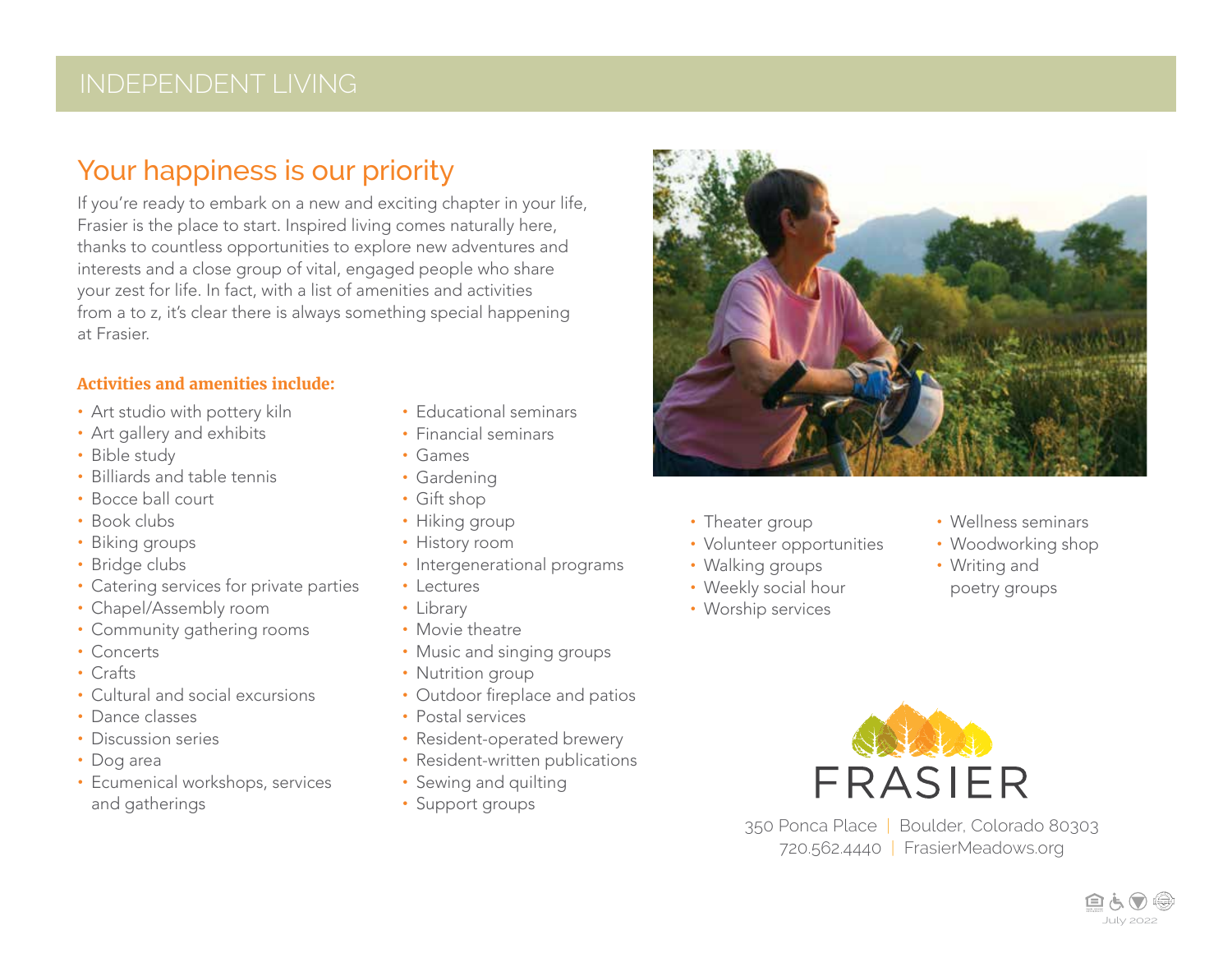#### **How is Frasier different from other retirement communities?**

As a Life Plan Community, we offer a continuum of care, which allows members to live actively and independently while ensuring in advance for the possibility of future health and personal care needs. We are a nonprofit organization established in 1960 and affiliated with the Mountain Sky United Methodist Conference. Our Board of Trustees includes respected members of the local business, medical and religious communities.

#### **How is your Life Plan Community structured?**

Frasier enters into a membership agreement with people when they move in to the independent living residences, which ensures them residence, use of the campus facilities and services, and access to on-site healthcare. Members have priority admission to The Meadows Assisted Living and The Summit Care Center at Frasier, and receive services at a discounted rate.

#### **Can independent living members receive temporary care at The Summit Care Center?**

Yes, members are entitled to receive care in a semi-private room in The Summit Care Center for 30 days per apartment, per year at no additional cost.

#### **What happens when members move to The Meadows Assisted Living or The Summit Care Center at Frasier?**

Apartments of members who were single occupant are made available for re-occupancy. If there are two occupants, the remaining member's independent living fee is reduced to the single occupancy rate.

#### **What kind of emergency assistance is available?**

- **•** The personal help button, featured in all apartment and public areas, prompts a quick response from Frasier staff 24/7
- **•** A security guard is on duty nightly
- **•** Each apartment features a private locking system, a smoke detection and fire-protection sprinkler system and there is a campus-central fire alarm
- **•** The campus is located in a residential neighborhood with well-lit grounds and parking areas
- **•** Solicitation is not permitted on campus

#### **Is transportation available?**

We offer a complimentary around-town shopping shuttle in our comfortable vans and scheduled personal transportation for appointments for a nominal fee. Transportation is complimentary for Community Life and Wellness trips.

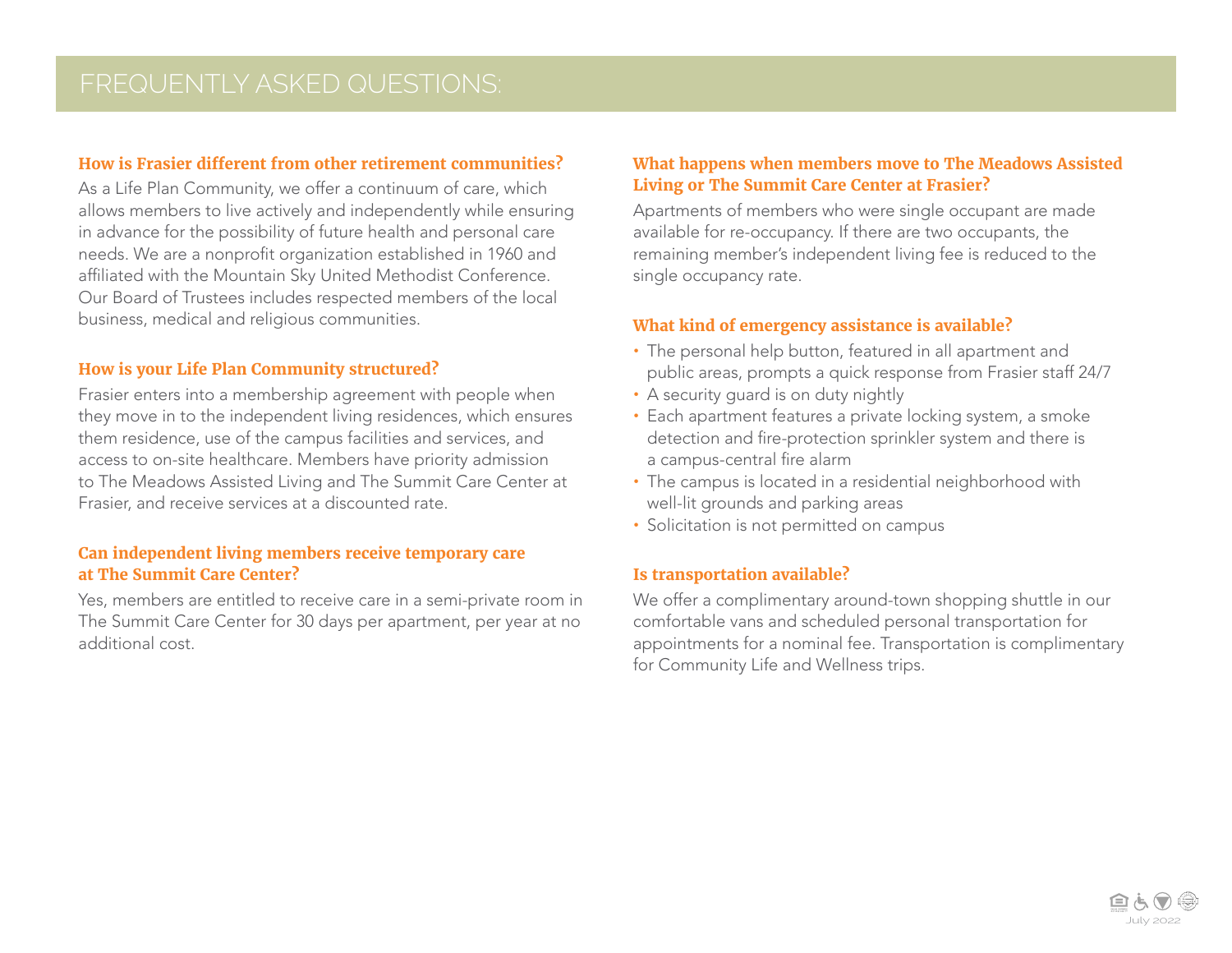## HOW TO BECOME A MEMBER

- 1. All persons applying for membership to Frasier must meet criteria for independent living.
- 2. Single applicants and at least one member of every couple must be 65 years of age or older. We are an inclusive and welcoming community and do not discriminate on the basis of race, color, religion, gender, age, physical or mental ability, sexual orientation, gender expression, military or familial status, ethnicity or national origin. We comply with the Americans with Disabilities Act and Fair Housing Guidelines.
- 3. Frasier is a tobacco-free community. Only non-smokers will be accepted.
- 4. A completed medical history and physical examination (by the applicant's physician) is required. If there have been changes in the applicant's health status after the original history and physical have been submitted, updated information may be required.
- 5. A staff member will meet with each applicant for a medical review and assessment. This individual assessment is designed to ensure that all prospective members meet the criteria for independent living and that the member's needs will be met while residing in The Peaks or The Prairies apartments.
- 6. An out-of-state applicant must personally visit Frasier for a medical review and assessment.
- 7. All applicants must meet financial requirements. Actuarial considerations will be made to determine if financial resources are sufficient. A financial profile will be completed and applicants may meet with the Chief Financial Officer upon request.
- 8. A non-refundable application fee of \$350 per person or \$500 for co-occupants is required. An additional refundable \$1,000 per person waitlist fee is required for applicants to independent living.
- 9. Satisfactory completion of a 90-day trial period of residency is required prior to final acceptance for membership.
- 10. All financial and health information will be kept confidential. These requirements are subject to the provisions of Frasier's contract and documents.



350 Ponca Place | Boulder, Colorado 80303 720.562.4440 | FrasierMeadows.org

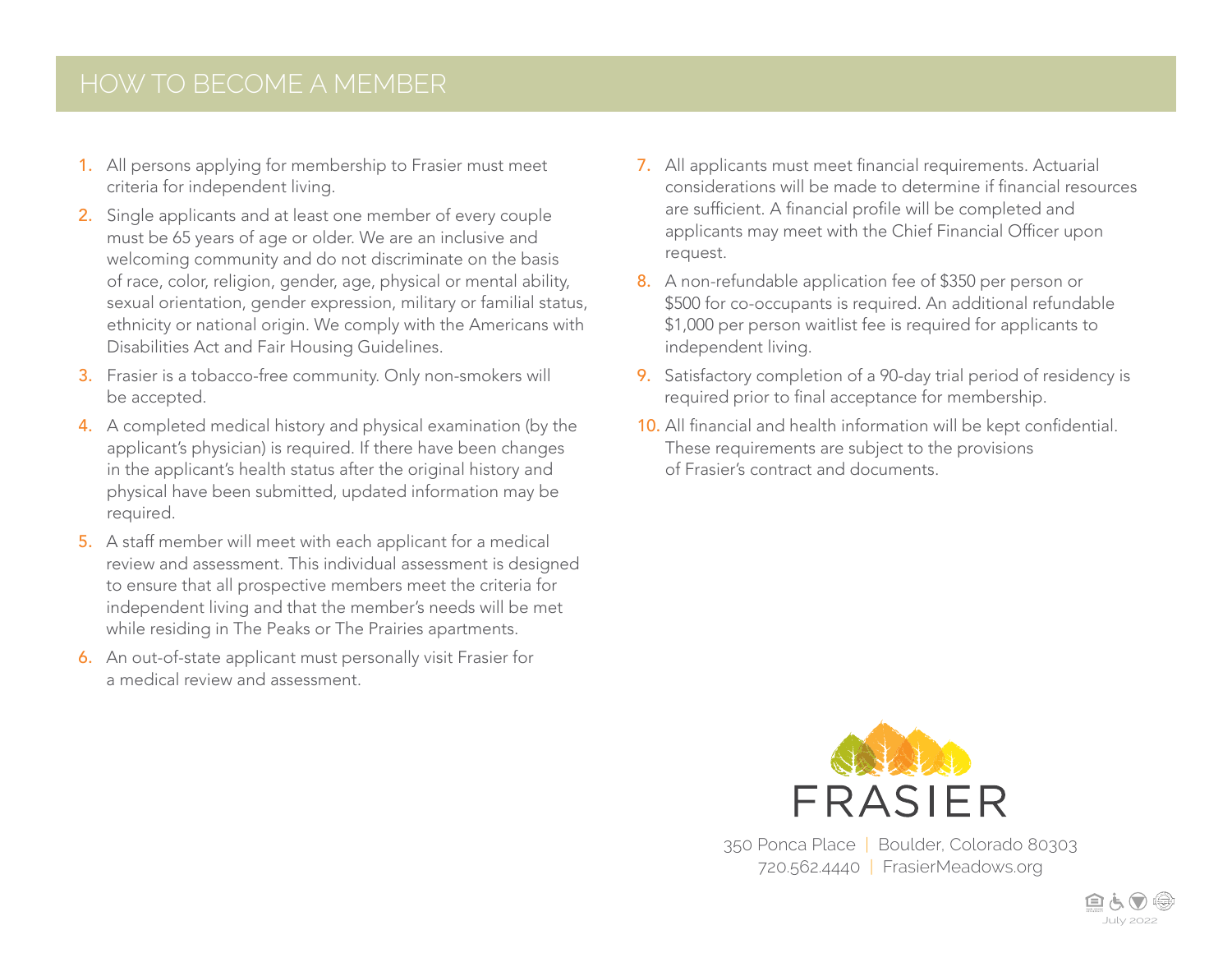## INDEPENDENT LIVING

Frasier is known as a Type B/modified Life Plan Community. This means residents are paying an entrance fee to offset future health and long-term care.

#### **Entrance fee options:**

- **•** The refundable entrance fee option allows for a 50% refund of the entrance fee paid, and is designed for those who wish to assure a fixed refund for their heirs or estate.
- We also offer a **non-refundable** entrance fee choice, which provides Frasier membership at 25% less than the refundable option fees.

#### **Medical benefits:**

- **•** Both entrance fee options provide for 30-days per year, per apartment in The Summit Care Center at Frasier (semi-private room) at no additional cost, if needed.
- **•** Discounted rates for The Meadows Assisted Living at Frasier.
- **•** Discounted rates for recuperative and long-term nursing care.
- **•** Frasier Care emergency response services.

#### **Income tax deduction:**

Frasier is a nonprofit corporation under Section 501 c (3) of the Internal Revenue Code which in Accordance with the Internal Revenue Code of 1954, Section 213 and Revenue Rulings 67-185, 68-525, 75-302, 76-481, PLR 8213102, and Federal Tax Case Baker v. Commissioner, members of Frasier may be entitled to deduct as a medical expense a portion of the monthly service fees and entrance fees which represent medical care in the year paid.





350 Ponca Place | Boulder, Colorado 80303 720.562.4440 | FrasierMeadows.org